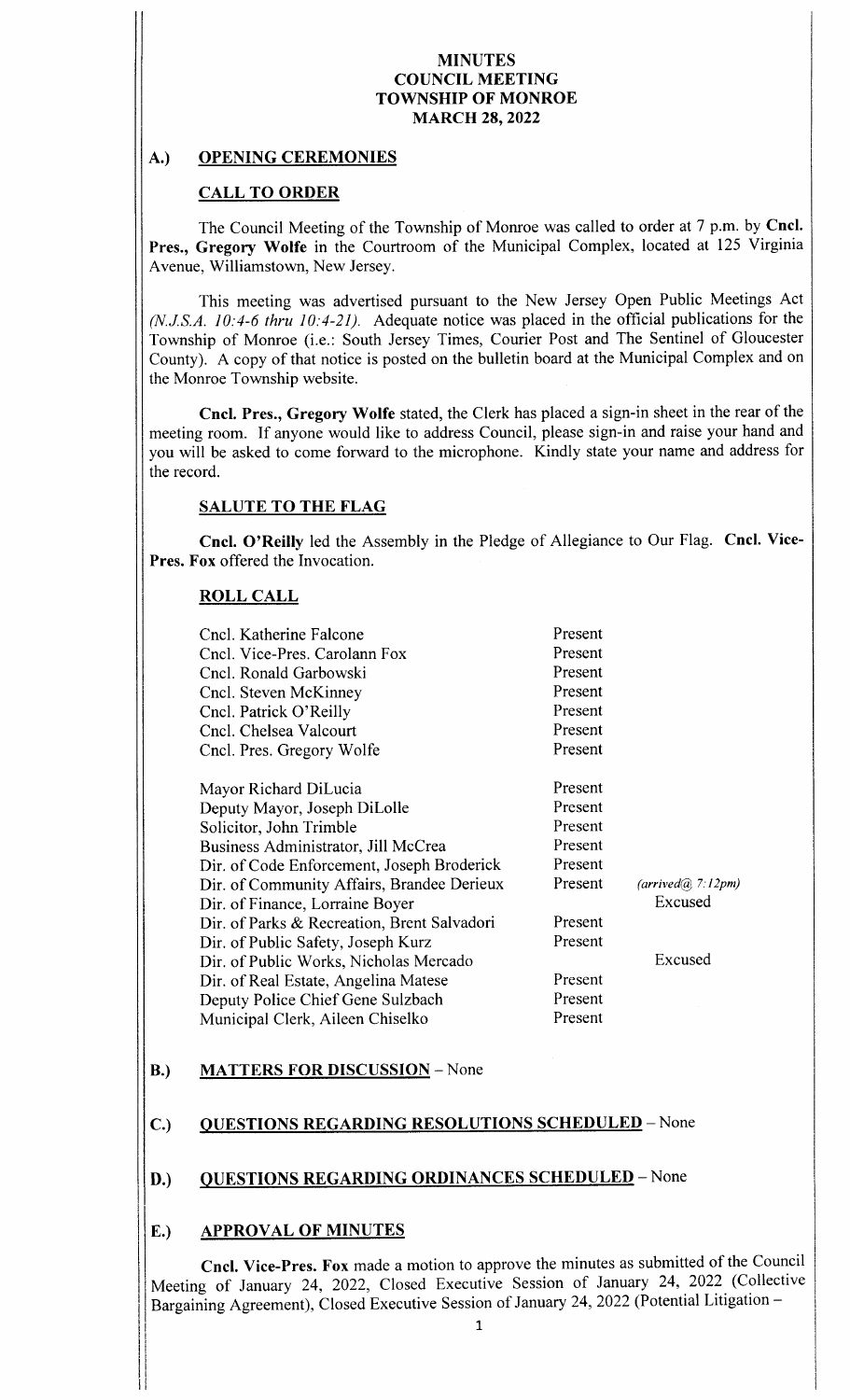## E.) APPROVAL OF MINUTES (cont'd)

Land Sale Bid) and Closed Executive Session of January 24, 2022 (Potential Litigation – Victory Lakes Dam Restoration). The motion was seconded by Cncl. Valcourt and unanimously approved by all members of Council with the exception of Cncl. Falcone, who Abstained.

# F.) CORRESPONDENCE – None

# G.) RESOLUTIONS

Cncl. Garbowski made a motion to open the public portion for Resolutions scheduled. The motion was seconded by Cncl. Valcourt and unanimously approved by all members of Council. With no one wishing to speak, Cncl. Garbowski made <sup>a</sup> motion to close the public portion for Resolutions scheduled. The motion was seconded by Cncl. O'Reilly and unanimously approved by all members of Council.

Cncl. Garbowski made <sup>a</sup> motion to bracket for approval, by Consent Agenda, Resolutions R: 96-2022 through R: 103-2022. The motion was seconded by Cncl. Valcourt and unanimously approved by all members of Council.

# CONSENT AGENDA RESOLUTIONS R:96-2022 THROUGH R:103-2022

R: 96-2022 Resolution of the Township Council of the Township of Monroe Transferring Funds for the Budget Year 2021

R: 97-2022 Resolution Adjusting Township of Monroe Tax Records

R:98-2022 Resolution Approving the Bill List and Paid List for the Council Meeting of March 28, 2022

R: 99-2022 Resolution of the Township of Monroe, County of Gloucester, State of New Jersey, Supporting the 2022 Udrive. Utext. Upay. Distracted Driving Crackdown April  $1 - 30$ , 2022

R: 100-2022 A Resolution of the Township Council of the Township of Monroe Authorizing the Adoption of the 2022 Gloucester County, New Jersey Hazard Mitigation Plan Update

R: 101-2022 Resolution of the Township of Monroe Authorizing the Reduction of an Irrevocable Standby Letter of Credit for Stirling Glen #1713, Sec. 4B (Block 14201, Lot 1)

R: 102-2022 Resolution of the Township Council of the Township of Monroe Authorizing the Waiver of Zoning Board Fees for <sup>a</sup> Bulk Variance Application for 300 Bon Aire Drive

R: 103-2022 Resolution of the Township Council of the Township of Monroe Amending Resolution R:46-2022 to Remove Block 14301, Lot 47

Cncl. Garbowski made a motion to approve Resolutions R:96-2022 through R:103-2022. The motion was seconded by Cncl. Valcourt and unanimously approved by all members of Council.

# H.) ORDINANCES

Cncl. Garbowski made a motion to open the meeting to the public for the Ordinance listed on the agenda for Second Reading and Public Hearing. The motion was seconded by Cncl. Vice-Pres. Fox and unanimously approved by all members of Council.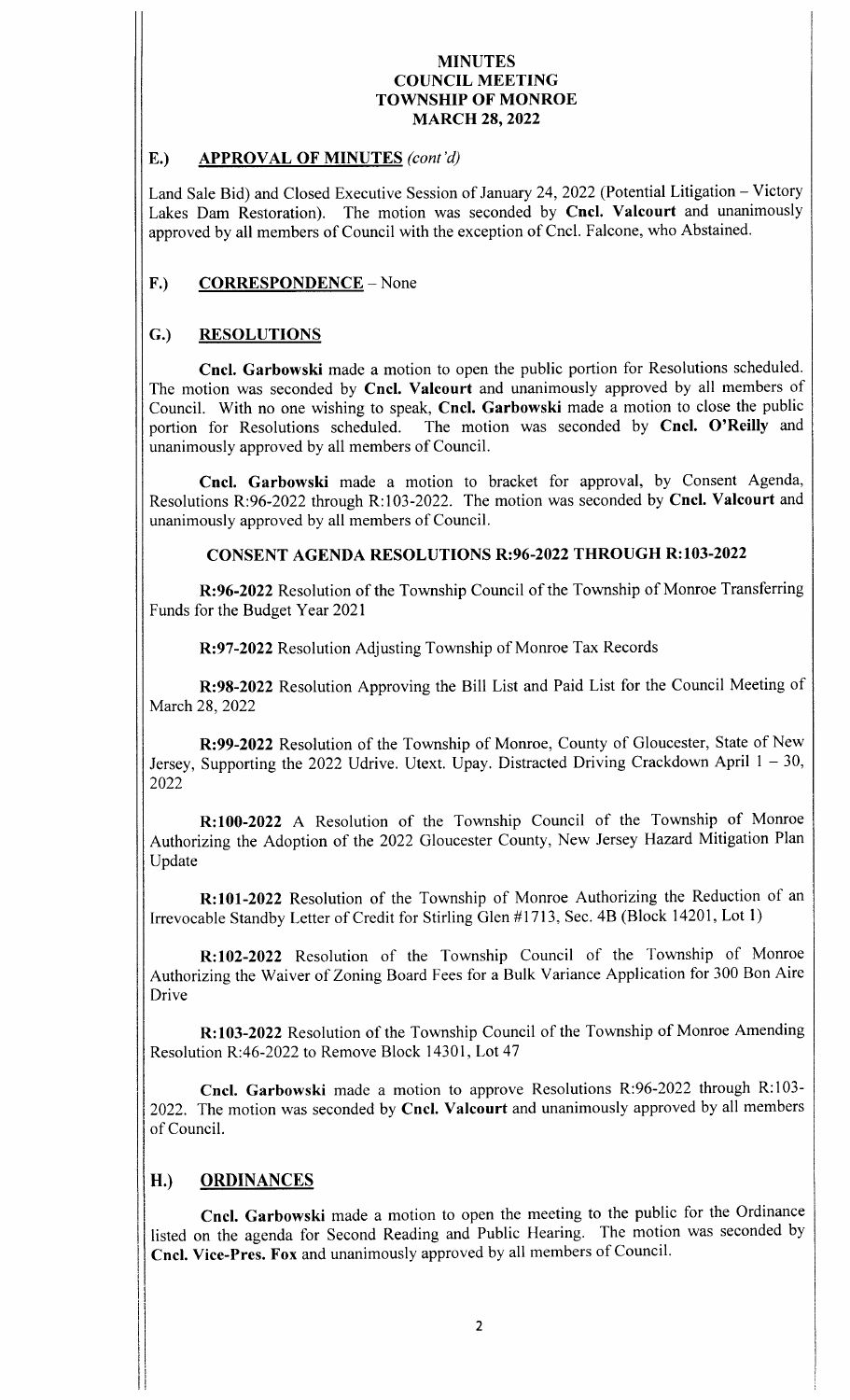## H.) ORDINANCES (cont'd)

Mark Kozachyn, 97 Sykesville Road addressed Council in reference to Ordinance 0:06- 2022, asking why the budget is being increased by \$ 1. <sup>3</sup> million. Business Administrator, Jill McCrea explained this Ordinance is a procedural matter of business, relating to cost of living adjustments, which is adopted annually by all municipalities prior to the adoption of the budget. Ms. McCrea suggested that Mr. Kozachyn speak to the CFO, Lorraine Boyer, for further information pertaining to this Ordinance.

With no one else wishing to speak on the Ordinance for Second Reading, Cncl. Garbowski made <sup>a</sup> motion to close the Public Hearing. The motion was seconded by Cncl. Vice-Pres. Fox and unanimously approved by all members of Council.

0:05-2022 An Ordinance of the Township Council of the Township of Monroe to Amend Chapter 4 of the Code of the Township of Monroe, Entitled " Administrative Code"

Second Reading: The above Ordinance was published in an official publication for the Township of Monroe. This portion was opened to the public.

Cncl. Garbowski made a motion to approve Ordinance O:05-2022 for Second Reading and Public Hearing. The motion was seconded by Cncl. O'Reilly and unanimously approved by all members of Council.

#### ROLL CALL VOTE TO APPROVE ORDINANCE 0:05-2022 FOR SECOND READING AND PUBLIC HEARING— 7 AYES ( Falcone, Fox, Garbowski, McKinney, O' Reilly, Valcourt, Wolfe)

Tally: 7 Ayes, 0 Nay, 0 Abstain, 0 Absent. Ordinance O:05-2022 was duly approved for Second Reading and Public Hearing.

O:06-2022 Calendar Year 2022 Ordinance to Exceed the Municipal Budget Appropriation Limits and to Establish a Cap Bank

First Reading: A copy of this Ordinance was posted on the bulletin board at the Municipal Complex. Additional copies were made available to the public.

Cncl. Garbowski made <sup>a</sup> motion to approve Ordinance 0:06- 2022 for First Reading and Publication. The motion was seconded by Cncl. Falcone and unanimously approved by all members of Council.

## I.) NEW BUSINESS

Cncl. McKinney spoke on behalf of the Environmental Protection Commission. The Commission is interested in having a bike rack installed at the municipal building to provide an incentive for the residents to ride their bikes as opposed to drive their cars. The estimated total cost for the bike rack would be less than \$1,000.00. He asked Council if they would be in support of this project. Cncl. O'Reilly suggested, first verifying that the Environmental Protection Commission has the money in their budget and then moving forward from there. Cncl. McKinney noted that the Commission also spoke regarding installing water fountains along the bike path. Cncl. O' Reilly said, it has previously been discussed to possibly place <sup>a</sup> watering station at the Sykes Lane parking lot. He noted, there is water that goes along the bike trail; however, it would be <sup>a</sup> matter of tapping into the supply and how it would be monitored. Cncl. McKinney said, it would have to be placed at <sup>a</sup> heavy traffic area, to discourage vandalism. He expressed his concerns with the potential cost of tapping into the water supply. He asked Cncl. Falcone, Liaison to the MMUA Board, if she could speak with the MMUA regarding the cost of one tap point at possibly Tuckahoe Road and the bike path and go from there, to which she agreed.

J.) UNFINISHED BUSINESS - None

I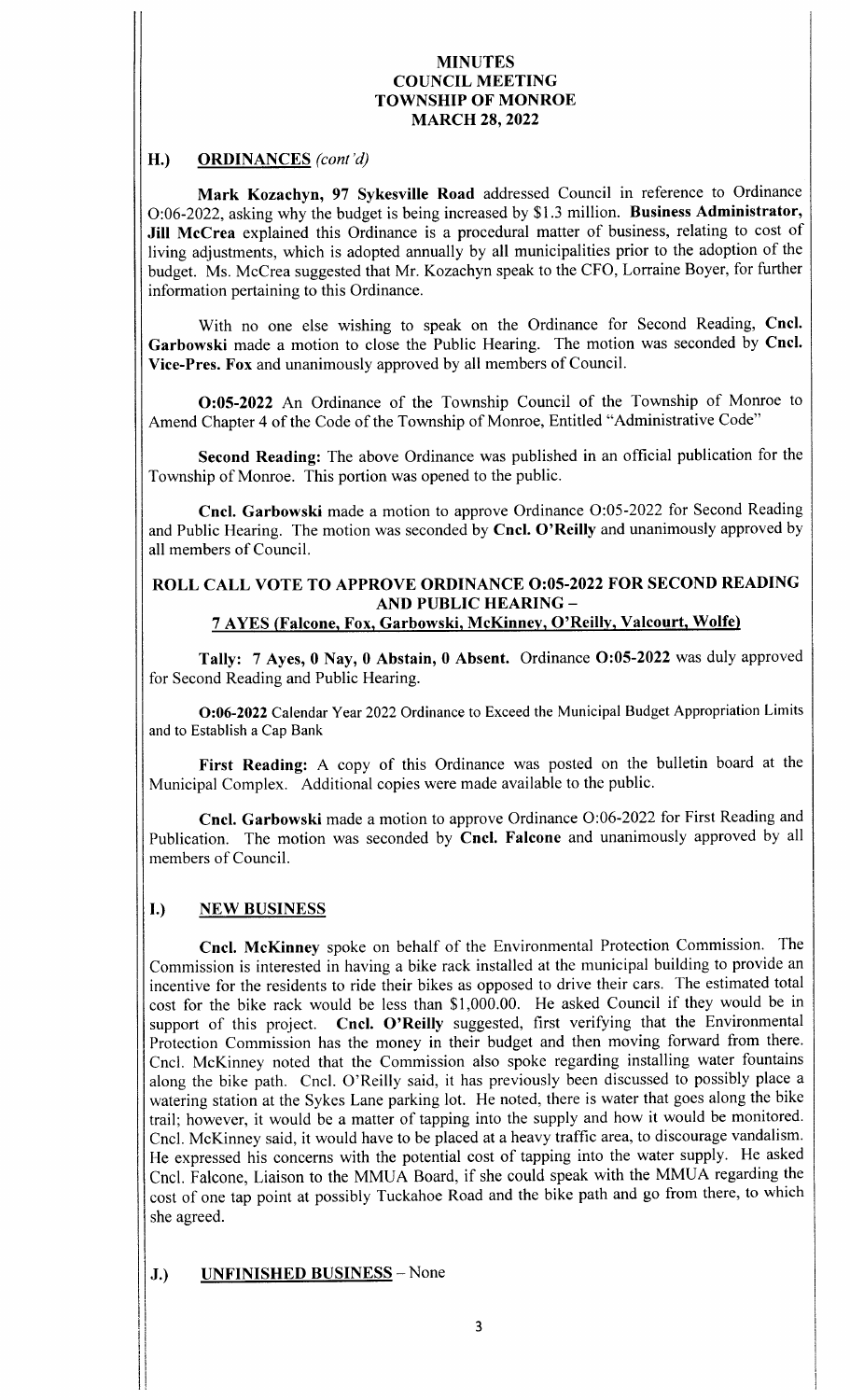#### K.) REPORTS AND OTHER MATTERS

Mayor DiLucia reported that he had the pleasure of attending the St. Patrick's Day luncheon for the senior residents at the Pfeiffer Community Center; it was a well-attended event. He thanked all of the volunteers who made the luncheon <sup>a</sup> success. He attended the Candy Bar Bingo for the youth of the town, which was another successful, well-attended event. He noted, during the event, a parent collected contributions to help fund the event, which was not necessary, but very much appreciated. Mayor DiLucia explained that the expenses for such events either come out of the budget or from the money that is collected when he performs wedding ceremonies. He explained, any money collected from the weddings, he donates back to the Pfeiffer Community Center to help pay for the various events held for the residents. The Mayor reported, he is currently in contract negotiations with the Police Union, as their contract expired the end of last year and he is hopeful that the negotiations will be finalized shortly. The Captains' Union has contacted him to begin negotiations. He is scheduled to meet with the Supervisors' Union in April and Local 360, who represents the largest portion of the employees.<br>He explained the many difficulties with contract negotiations. Mayor DiLucia stated, within He explained the many difficulties with contract negotiations. the last few months, he has met with many developers, noting that approximately three (3) years ago, a decision was made to encourage developers to bring ratable to the town, as opposed to rooftops. In order to have a sensible budget, there needs to be a good balance between ratable and rooftops and he believes that the town has achieved that with most of the developers coming in being non- residential. The Mayor thanked the Planning and Zoning Boards for doing <sup>a</sup> great job working with the developers. He also thanked Administrative Clerk, Ninette Orbaczewski and Zoning Officer, Tara Nelms, for all of their hard work with the developers and applications. Mayor DiLucia reported, the December Land Sale is still being finalized. He thanked everyone involved with the Land Sale for all of their hard work.

Deputy Mayor DiLolle attended the senior's St. Patrick's Day luncheon, which was a great event. He thanked Director of Community Affairs, Brandee Derieux for putting it together.

Solicitor Trimble reported that his firm continues to work hard for Monroe Township. They are working to finalize the Land Sale transactions and the letters were sent out last week to every bidder advising them of whether they were approved and accepted by Council, a request of payments was made, and once the payments are received, the Deeds will be sent to be recorded. Last week, he and Municipal Clerk, Aileen Chiselko, conducted the public auction for the lease of Township-owned properties; the Fera and Kiryk properties were bid on for 2-year leases and the bids received exceeded \$10,000.00. Solicitor Trimble thanked Mrs. Chiselko for her assistance.

Director of Code Enforcement, Mr. Broderick reported that construction permitting is beginning to ramp up: so far this month, the Construction Office has received and processed 1, 018 permits.

Director of Community Affairs, Ms. Derieux informed, on Saturday, April  $2<sup>nd</sup>$ , 10:00am to 1:00pm, the Department of Community Affairs will hold the Township's first Autism Awareness Day, for all special-needs children in the community. There will be an Easter Egg Hunt, bouncy houses, games, fun and prizes for the children and their families. Ms. Derieux reported, the Candy Bar Bingo was a very successful event, with over 150 people in attendance. The St. Patrick's Day Senior Luncheon was a fun event and the next luncheon will be held on April 14<sup>th</sup> from 12:30pm to 2:00pm. The Arts and Crafts Festival will be held on Saturday, April  $23<sup>rd</sup>$  from 10:00am to 3:00pm. Ms. Derieux encouraged everyone who has any questions or who would like to get involved, to call her at 856-728-9841; she is open to every type of suggestion.

Director of Parks & Recreation, Mr. Salvadori stated, the Annual Easter Egg Hunt will be held on Saturday, April 9<sup>th</sup>, beginning at 12:00pm at Owens Memorial Park, with a rain date of April 10<sup>th</sup>. The Music Festival will be held on Saturday, June 4<sup>th</sup>, 5:00pm to 10:30pm, at Owens Memorial Park. Mr. Salvadori reported that prior to the pandemic, the Parks and Recreation Commission would plan their events well in advance and since the pandemic, they are only able to plan events within six (6) weeks of the event date, which does not afford the Commission the time to properly prepare. He stated that the Commission is looking for sponsors for their events and any interested sponsors can visit the Monroe Township Parks & Recreation Commission's website at www.mtprnj.org for more information.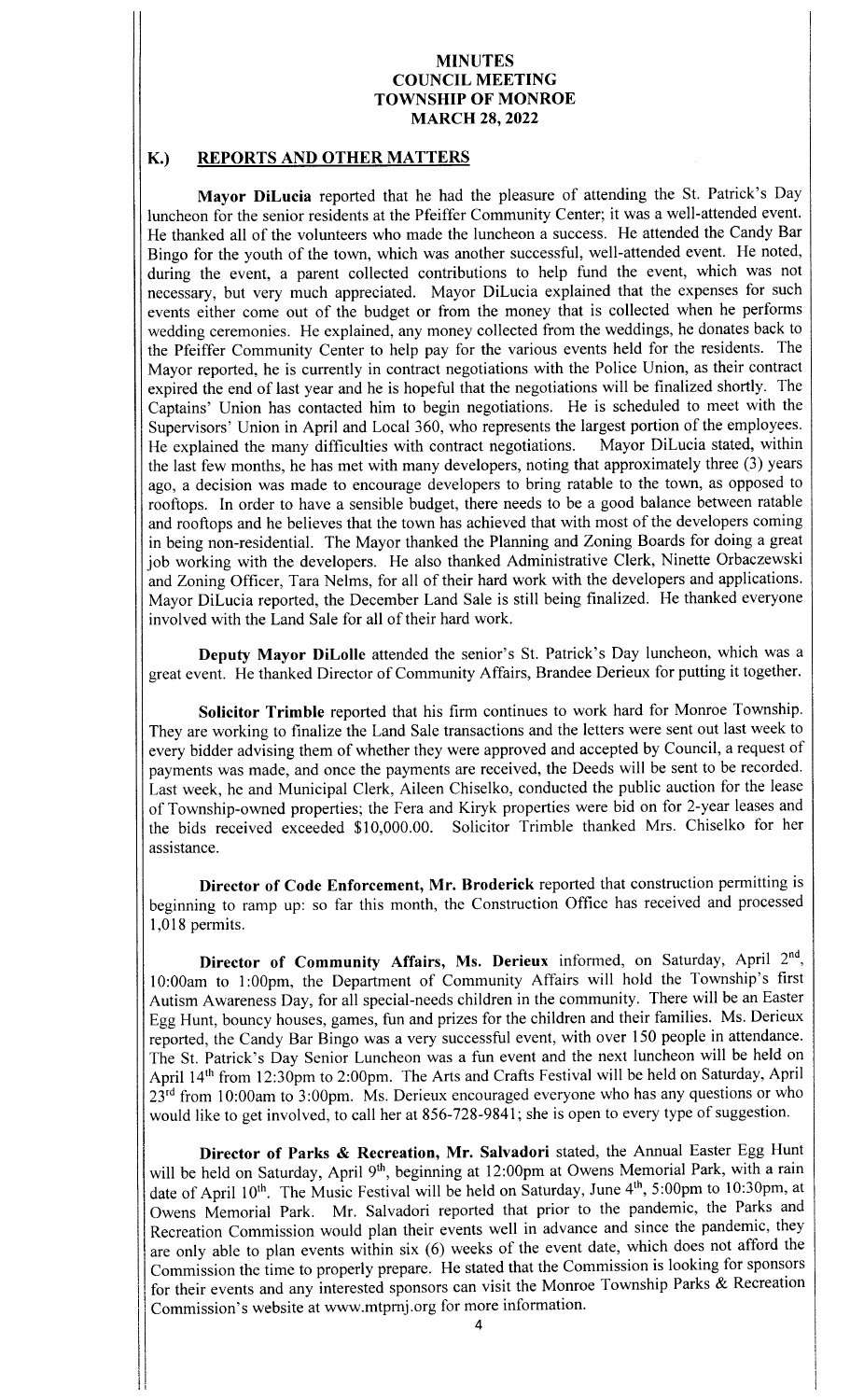### K.) REPORTS AND OTHER MATTERS (cont'd)

Director of Public Safety, Mr. Kurz reported, the Williamstown Fire Department project is moving forward with bids expected to go out for demolition and construction. On Saturday, April 2<sup>nd</sup>, the Office of Emergency Department will be conducting their live drive at Cross Keys Airport, where they will be simulating an aircraft accident and will be using all of the emergency disciplines, Police, Fire and EMS. The Office of Emergency Department welcomes the Mayor and Council to attend the drill, which will begin at 8: 30am. Mr. Kurz reported that the Williamstown Fire Department lost <sup>a</sup> very senior member of the Department, Mr. William Gallagher, who served with the Fire Department for <sup>57</sup> years. Mr. Gallagher was also an educator in the Township for <sup>37</sup> years and served in the Monroe Township Police Reserve. Mr. Kurz expressed his condolences to the Gallagher family, noting arrangements for his funeral services will be announced shortly.

Director of Real Estate, Ms. Matese reported, she is preparing for the next Land Sale to be scheduled later this year, potentially in September.

Cncl. Falcone spoke regarding cannabis, noting that recreational cannabis was stalled this month due to the State not making sure that the medical patients received the product first, there does not seem to be enough left to go around, being short approximately 100, 000 tons of medical marijuana; these patients need to be served first, before recreational marijuana be available. There are eight (8) medical marijuana dispensaries located in New Jersey with one 1), The Botanist, being in Monroe Township. Once the shortage of cannabis is resolved, The Botanist will be able to dispense the recreational marijuana. The earliest date for recreational sales will be mid-May. The cannabis industry is projected to bring in 19,000 jobs to the State of New Jersey and any sales from the product itself will be given to the municipality at the rate of 2% of the gross revenue, which is injected back into the budget. Cncl. Falcone attended the St. Patrick's Day Senior Luncheon, as one of the volunteers serving the lunch, noting it was a fun event.

Cncl. Garbowski met with the Library Board and the Board of Health. The Board of Health has requested the opportunity to comment and review the Trap, Neuter and Release Ordinance, which is currently being worked on by the Ordinance Committee.

Cncl. McKinney reported that the Environmental Protection Commission held its reorganization meeting on March 21<sup>st</sup>; the appointed Chairperson is Dan Kozak, Vice-Chairperson is Anthony Bundi, the Liaison to the Open Space Advisory Committee is Anthony Bundi and the Liaison to the Planning Board is Dan Kozak. The Commission asked him to bring forward the bike rack project and the potential water fountain project. There are openings to serve on the Commission, if anyone is interested, please complete <sup>a</sup> Citizen Leadership Form. Cncl. McKinney expressed his condolences to the Gallagher family on the passing of Mr. Gallagher.

Cncl. O'Reilly stated, after speaking with several school administrators, he was asked to provide a public service announcement with regards to the disruption, which is happening at the high school and middle school, due to the installation of the solar panels. Cncl. O' Reilly reported that the construction should be completed within the next three (3) weeks, which will allow for some normalcy to return and then it is up to Atlantic City Electric to complete their portion. He stated, the project will continue for <sup>a</sup> few more months; however, the heavy lifting should be wrapping up within the next couple of weeks.

Cncl. Valcourt attended the Economic Development Committee's Reorganization Meeting, where they elected Brian McBride as the Chairperson and Christine Feggans as the Vice-Chairperson. The Committee's next meeting is scheduled to be held on April 25<sup>th</sup> at 6: 00pm.

Cncl. Vice- Pres. Fox stated that, unfortunately, a few Council Members did not receive an invitation to the St. Patrick's Day Senior Luncheon; however, she heard that it was a very nice luncheon. Cncl. Vice-Pres. Fox expressed her condolences to the Gallagher family. She noted,

de la construcción de la construcción de la construcción de la construcción de la construcción de la construcción de la construcción de la construcción de la construcción de la construcción de la construcción de la constru